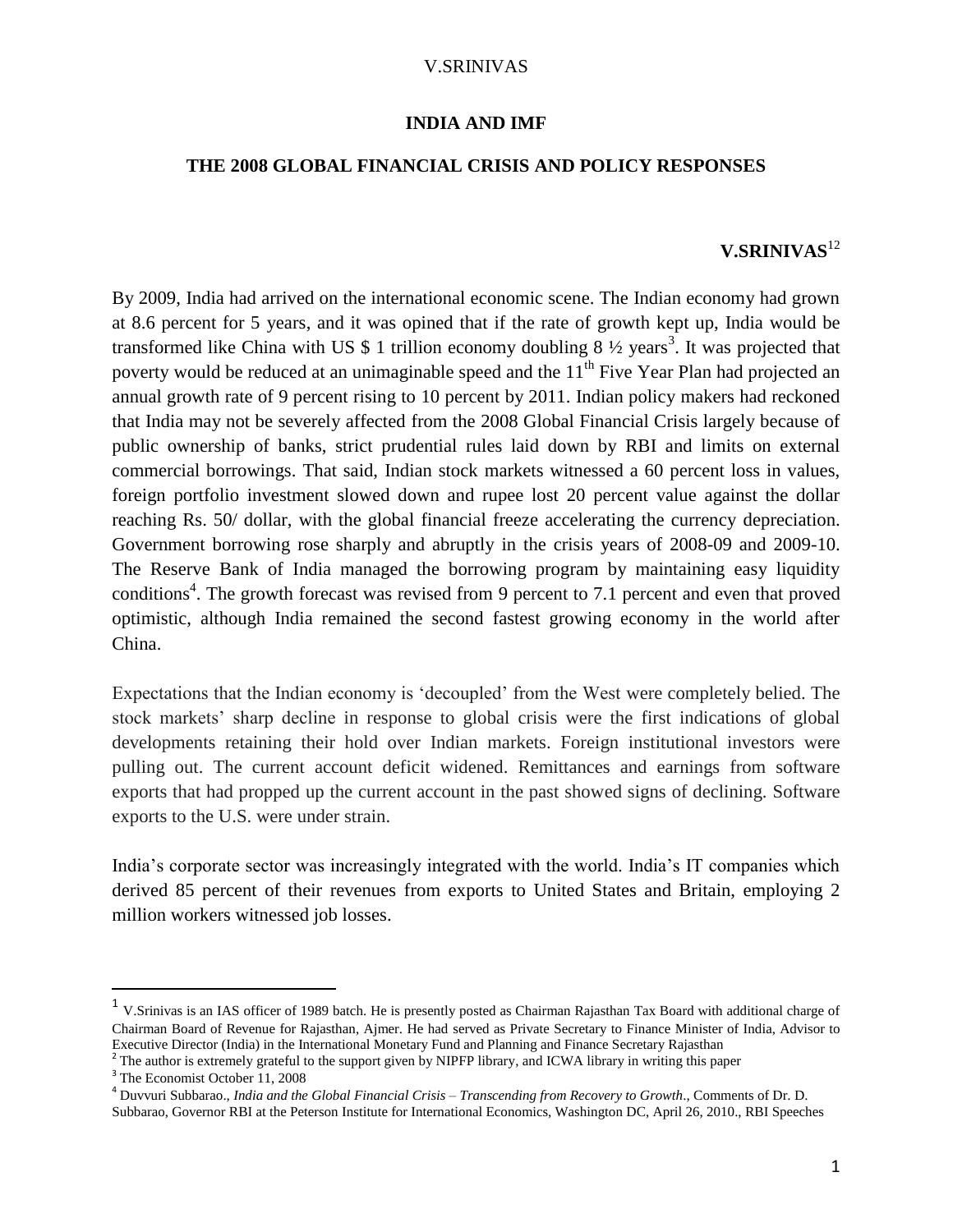An analysis by the IMF of the Indian corporate sector suggested that the global crisis could have a serious impact on the Indian corporate sector and near-term growth. The significant volatility in the exchange rate, equity prices, and interest rates triggered by the global crisis, together with the decline in global economic activity and capital flows were to weigh on India's firms. The IMF estimated that the economic growth impact could be over four percentage points; with GDP growth rate in 2007/08 at 9 percent, the IMF estimates implied a deceleration to around 5 percent<sup>5</sup>. As capital flows to India declined in the immediate aftermath of the crisis, the IMF suggested that India could prepare for the return of capital flows to Emerging Markets by continuing with capital account liberalization and pro-growth reforms. On the sharp decline of the rupee, the IMF said that an exchange rate depreciation is likely to be less inflationary when output was slowing.

In the G-20 meeting<sup>6</sup> in October 2008, Governor RBI, Duvvuri Subbarao had urged advance economies to keep the emerging market central banks in the loop on financial market developments as they viewed them and also on their proposed policy responses. The US Treasury and the Federal Reserve had conducted regular briefings for select emerging market economies including India. The advanced economies had to resort to unconventional monetary policies and quantitative easing and large scale asset purchases to flood the system with liquidity. The lowest policy rate India reached during the crisis was 3.25 percent while several advanced economies had reached near zero percent policy rates.

On February 16, 2009 the Union Finance Minister appraised the Parliament of the Global Financial Crisis. In his budget speech, Finance Minister, Pranab Mukherji<sup>7</sup> said

"The global financial crisis which began in 2007 took a turn for the worse in September 2008 with the collapse of several international financial institutions, including investment banks, mortgage lenders and insurance companies. There has been a severe choking of credit since then and a global crash in financial markets. The slowdown intensified with the US, Europe and Japan sliding into recession. Current indicators of the global situation are not encouraging. Forecasts indicate that the world economy in 2009 may fare worse than in 2008.

A crisis of such magnitude in developed countries is bound to have an impact around the world. Most emerging market economies have slowed down significantly. India too has been affected. For the first time in 9 months of the current year, the growth rate of exports has come down to 17.1 percent. ..Industrial production has fallen by 2 percent…In these difficult times, when most economies are struggling to stay afloat, a healthy 7.1 percent rate of GDP growth still makes India the second fastest growing economy in the world."

<sup>5</sup> India *Selected Issues*., International Monetary Fund, January 23, 2009

<sup>6</sup> Duvvuri Subbarao., *Who Moved My Interest Rate*., 2016 pp 21-45

<sup>7</sup> Interim Budget 2009-10, *Speech of Pranab Mukherji*, Minister of Finance February 16, 2009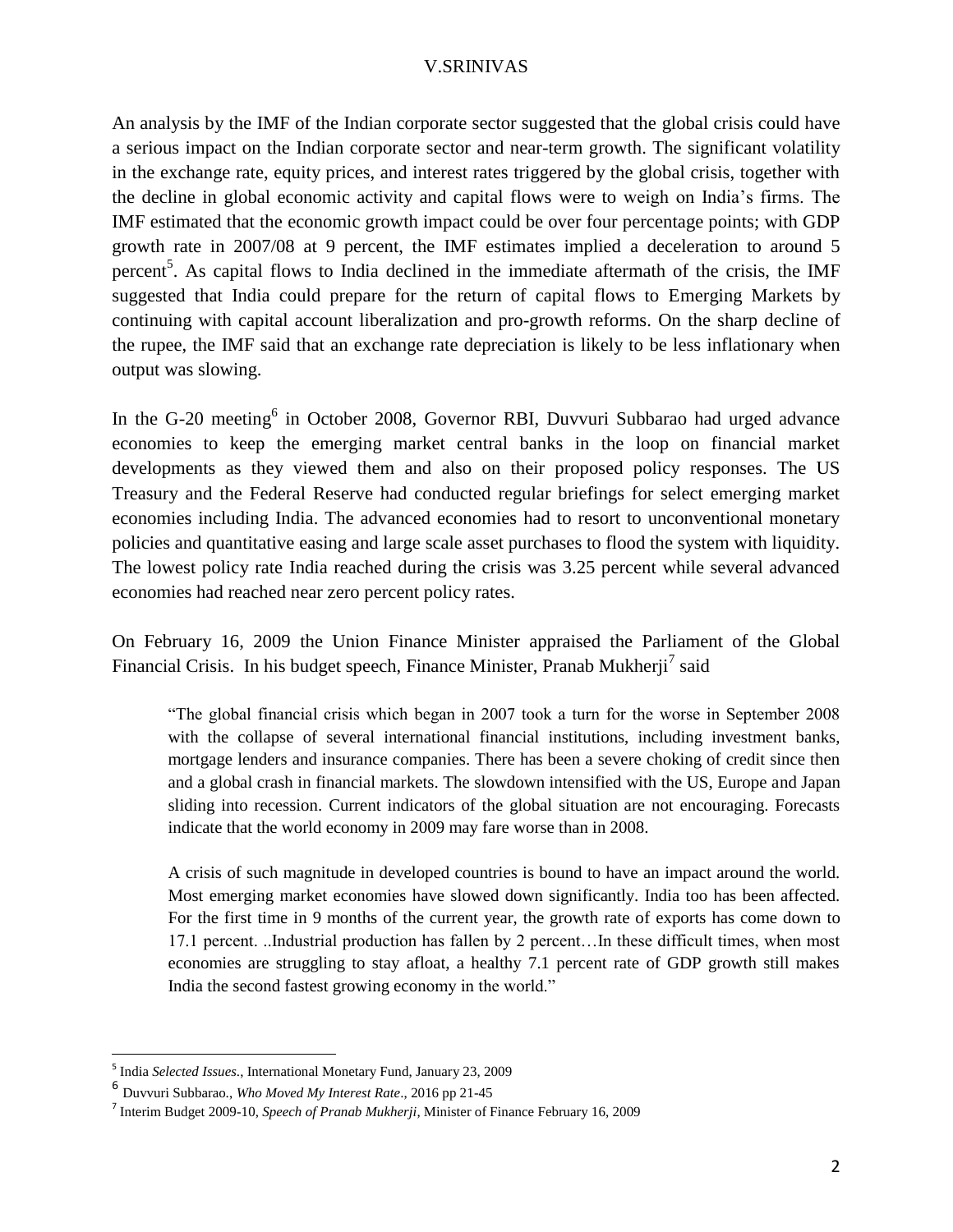The Government decided to relax the Fiscal Responsibility and Budget Management Act targets in order to provide for much needed demand boost to counter the situation created by the global financial meltdown. The Fiscal Responsibility and Budget Management Act (FRBM) requires the government to commit up-front to a fiscal policy strategy over a multiyear period. The FRBM lays down the following: (i) reduction of the current deficit by at least 0.5 per cent of GDP in each financial year beginning with 2004/05; (ii) reduction of the overall deficit by at least 0.3 percent of GDP in each financial year; (iii) limit of 0.5 percent of GDP on the incremental amount of guarantees given by the central government; (iv) initial annual limit on debt accumulation of 9 percent of GDP, to be progressively reduced by at least one percentage point of GDP each year.

A substantial fiscal stimulus was provided through two packages announced by the Government on December 7, 2008 and January 2, 2009 to provide tax relief to boost demand and aim at increasing expenditure on public projects to create employment and public assets. The Government renewed its efforts to increase infrastructure investments by approving several infrastructure projects. The Reserve Bank of India took a number of monetary easing and liquidity enhancing measures including the reduction in the cash reserve ratio, statutory liquidity ratio and key policy rates. The objective was to facilitate funds from the financial system to meet the needs of productive sectors.

# **The First Stimulus dated December 7, 2008<sup>8</sup>**

The government effected an across-the-board 4 per cent cut in Cenvat to bring down the prices of cars, cement, textiles and other products, and earmarked an additional Rs. 20,000 crore for infrastructure, industry and export sectors for the current fiscal. In what may be dubbed as a mini-budget of sorts to lessen the impact of the global slowdown and recession in the West on the Indian economy, the package, while entailing a revenue loss of Rs 8,700 crore in the remaining four months of 2008-09, sought to revive various crucial sectors such as housing, exports, automobile, textiles and small and medium enterprises (SMEs).

In an all-encompassing measure, the Cenvat on all products — barring non-petroleum goods — was reduced from 14, 12 and 8 per cent to 10, eight and 4 per cent for various categories. Full exemption from basic customs duty has been effected on naphtha to provide relief to the power sector. While the export duty on iron ore fines has been withdrawn, the levy on export of iron lumps has been cut from 15 to 5 per cent. Apparently, the package, drawn up at the instance of Prime Minister Manmohan Singh, who also holds the Finance portfolio, seeks to boost power, exports, housing, auto, SMEs and infrastructure sectors through additional funding.

The 10-point package, with significant incentives for the sectors affected by the slowdown, permitted

<sup>8</sup> The Hindu., "*Government unveils stimulus package*"., dated December 8, 2008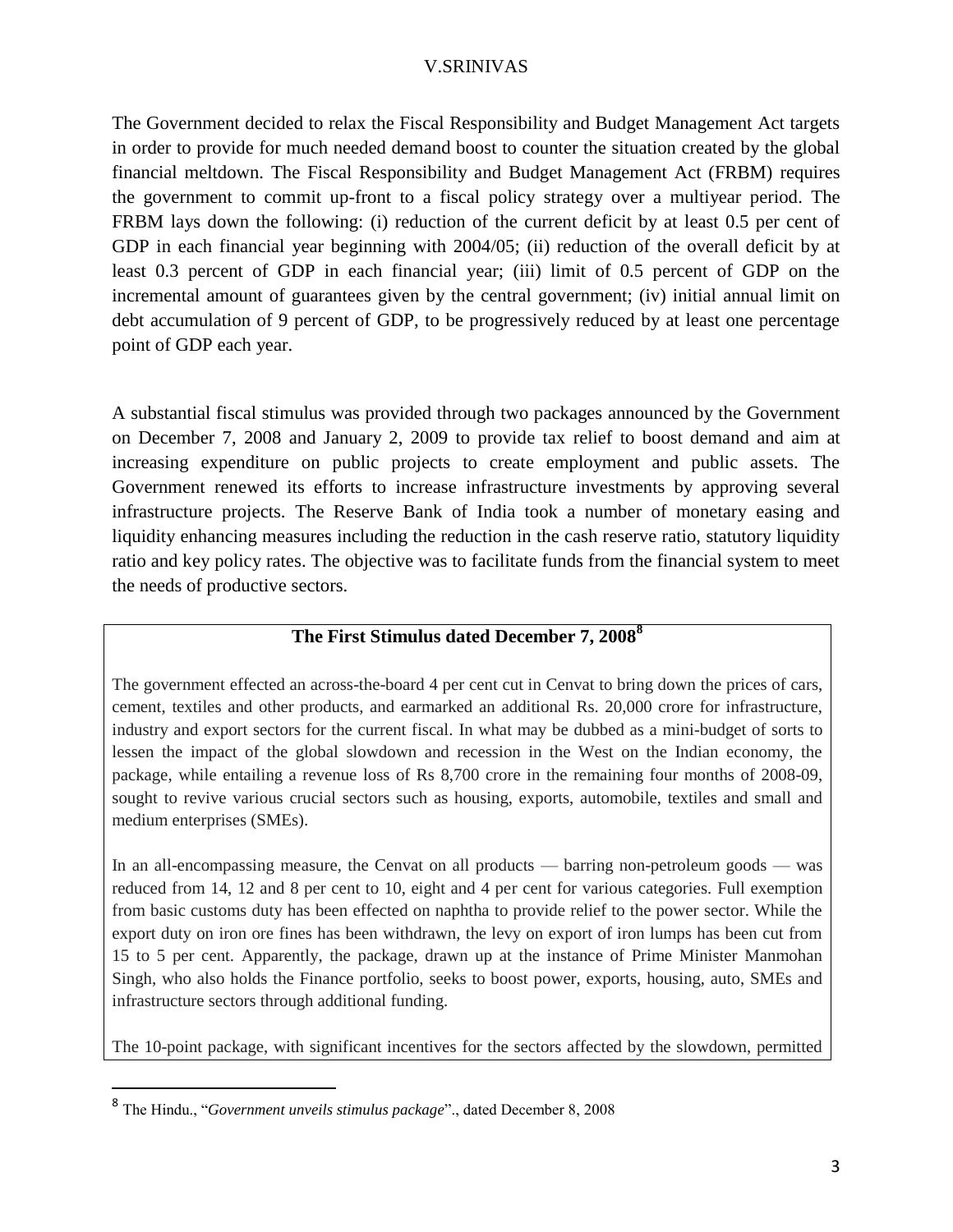India Infrastructure Finance Company Ltd. to raise Rs. 10,000 crore through tax-free bonds by March as part of the exercise to support the Rs. 1,00,000-crore highways development program. An official statement said: "The government has been concerned about the impact of the global financial crisis on the Indian economy and a number of steps have been taken to deal with this problem." It also noted that monetary measures effected by the Reserve Bank of India were being "supplemented by fiscal measures designed to stimulate the economy. In recognition of the need for a fiscal stimulus the government had consciously allowed the fiscal deficit to expand beyond the originally targeted level." "The economy will continue to need stimulus in 2009-2010 also and this can be achieved by ensuring a substantial increase in Plan expenditure as part of the budget for next year," the statement said.

The size of India's fiscal stimulus package of Rs. 30,000 crores was considered as modest in comparison with those of most other countries. It was termed a feeble response given the lack of fiscal space considering the budget had provided for salary hikes, oil and fertilizer subsidies and fiscal deficit was projected around 10 percent. The RBI had taken the lead in reduction of policy interest rates, the repo and reverse repo rates to increase bank lending. That said, the transmission mechanism from policy rates to interest rates charged by banks was weak to avert a sharp slowdown. This necessitated the second stimulus package dated January 2, 2009.

## **The Second Stimulus dated January 2, 2009<sup>9</sup>**

The government, in tandem with the Reserve Bank of India (RBI), on Friday announced the muchawaited second stimulus package aimed at reversing the economic slowdown through higher public spending, providing additional liquidity for onward lending at lower interest rates, boosting sagging sale of commercial vehicles and making easier credit availability for the export sector, housing and small industries. The package — the second within a month and last for this fiscal — marks a clear shift from reining in inflation to spurring growth in the grim scenario of a crumbling financial system and recession in the West so as to minimise the slowdown impact, even as the government's total revenue loss in 2008-09 is officially expected to be Rs. 40,000 crore with a fiscal deficit of about 6 per cent of the GDP (gross domestic product), as per Planning Commission estimates. While the RBI slashed its key policy rates yet again to inject an additional Rs. 20,000 crore into the banking system, the government has asked the public sector banks (PSBs) to hike their credit targets for the fiscal so as to ensure optimal disbursal of funds at least cost. Inflationary pressures are easing and additional liquidity is being made available to PSBs at cheaper rates. Since last October, the RBI has pumped over Rs. 3,20,000 crore into the monetary system to usher in a low interest regime, especially when inflation was coming down in the wake of the fall in the prices of fuel, metals and farm commodities.

<sup>9</sup> The Hindu., "*The Second Stimulus Package*" dated January 03, 2008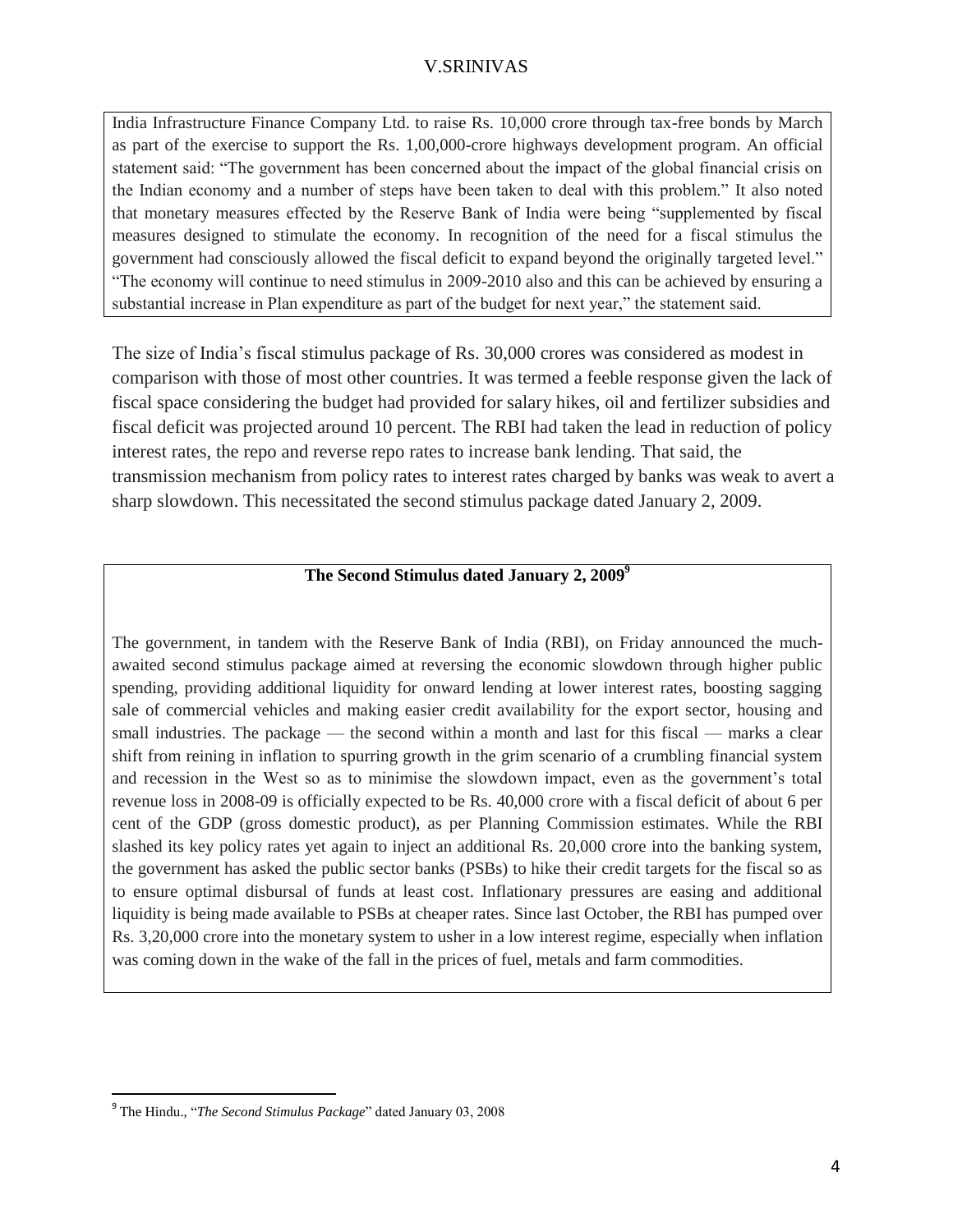The interim budget did not enthuse the media, who felt that despite the Rs. 30,000 crores allocation to NREGS, the issues of generating employment of non-rural workers was not addressed.

The Hindu<sup>10</sup> said

"..India is among countries that have a high exposure to increased risk of poverty due to the global economic downturn. As the sectors that fueled the high annual economic growth rates brace themselves for hard times, job creation in these areas has also weakened. Specific measures to facilitate employment are called for in segments that are badly affected by the economic slowdown, such as Information Technology (IT), IT enabled services, textiles, gems and jewelry, and retail trade. … the entire issue of addressing the urgent issue of urban employment has been left to the successor government that will be formulating the full budget."

On February 19, 2009 the rupee hit 50/ dollar in a jittery market. The RBI's holding of US T bills rose by US \$ 6.9 billion to US \$ 23.1 billion in December 2008 as India's forex reserves rose from US \$ 247.8 billion in November 2008 to US \$254 billion in December 2008. Monetary authorities in China, Russia, Hong Kong, Norway, Ireland and Israel also added the lower yielding dollar asset to their foreign exchange reserves. China had added US \$ 218 billion in 2008 while India added US \$ 8.2 billion.

The Economic Times $^{11}$  said

 $\overline{a}$ 

On Wednesday, the rupee briefly breached the 50-mark against the dollar to end Rs. 49.97, with the market beginning to price in political risk, fiscal slippages and decline in interest of foreign fund houses in emerging market assets. What's pushing up the dollar in the international market is the pervasive interest even among central banks, in US Treasury bills. Despite the US slowdown and abysmal return in US T bills, funds, banks and sovereigns are buying these bonds, which are still perceived as safe haven.

In the face of these forces, the domestic currency market largely ignored RBI Governor D.Subbarao's sentiment that lower inflation and current account deficit in coming months could create the possibility of a rate cut. Some state owned banks sold dollars to prevent the rupee from dropping further, but this did not help."

India's 2008 Article IV Consultations with the IMF were concluded on February 6, 2009. The IMF projected India's growth to moderate to 6 ¼ percent in 2008-09 and further to 5 ¼ percent in 2009-10. Headline inflation came down from 13 percent to 4.4 percent in January 2009 and

<sup>10</sup> The Hindu., "*Addressing Urban Job Losses*"., dated February 20, 2009

<sup>11</sup> The Economic Times., *Rupee hits 50 in jittery market.,* dated February 19, 2009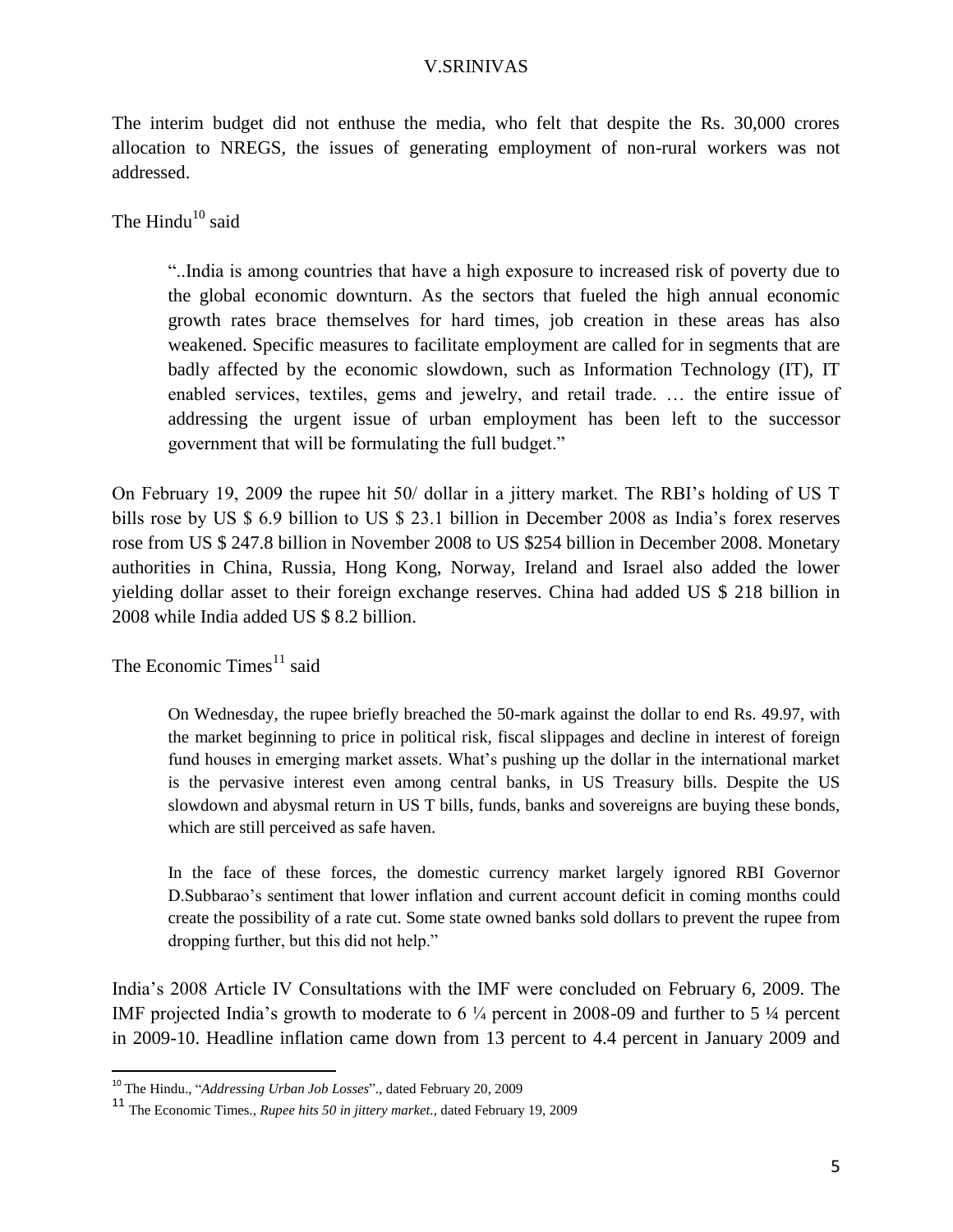was projected to further drop to 3 percent by March 2009 and to 2 percent on average in 2009- 10. Current account deficit was projected at 3 percent of GDP primarily due to oil import bill and deterioration in exports. For 2009-10 the IMF forecast that the current account deficit will narrow to 1  $\frac{1}{2}$  percent of GDP. Capital inflows were expected to decline, with portfolio investment recording US \$ 11 billion outflow and external commercial borrowing slowing down considerably. The foreign exchange reserves declined from a historic peak of US \$ 315 billion in May 2008 to US \$ 252 billion in February 2009. The stock market declined by 50 percent and the rupee declined by 23 percent. The RBI's measures had eased the domestic liquidity pressures and brought down interbank rates significantly. India's spending prior to the onset of crisis had risen significantly with the agricultural debt forgiveness, expansion of the rural employment guarantee scheme and 21 percent civil service wage hike.

The IMF recommended that India faced spillovers from the global crisis. The key short term policy objective was to sustain liquidity and credit flows. The monetary and structural policies had to bear the burden of adjustment given the high public debt – GDP ratio. The IMF felt that rising credit risk and liquidity pressures could put the financial system under strain. It was important that India took note of the potential bank re-capitalization needs and measures to promote early loss recognition, full disclosure of bad assets and filling of information gaps. The IMF supported India's gradual approach to capital account liberalization. It was felt that the sizeable fiscal stimulus should support economic growth in 2008-09. There remained concerns about fiscal sustainability given the high ratio of public debt to GDP. The fiscal space available was to be used for infrastructure and poverty related spending and for bank recapitalization if needed. The IMF reiterated that medium term fiscal consolidation remained a priority and should be anchored in the fiscal rules framework.

The 2009 Article IV consultations<sup>12</sup> of the IMF with India were concluded in January 2010. India's economy was one of the first in the world to recover after the global crisis. Prompt fiscal and monetary policy easing combined with a fiscal stimulus had brought growth to pre-crisis levels. Capital inflows were back on the rise and financial markets regained ground. Growth was projected to rise from 6 ¾ percent in 2009-10 to 8 percent in 2010-11. The IMF commended the Reserve Bank of India for commencing the first phase of exit from monetary accommodation and generally considered that conditions were right for a progressive normalization of monetary stance. The withdrawal of the monetary stimulus was to be done in a gradual manner to soften the impact on long term interest rates and help anchor inflation expectations. India faced challenges in managing capital flows and the IMF recommended sterilized intervention to help reduce exchange rate volatility. The RBI's approach to use prudential measures in case of asset bubbles was also supported by IMF and tightening of capital controls was to be an instrument of last resort.

<sup>12</sup> *India 2009 Article IV consultations*., International Monetary Fund., January 25,2010